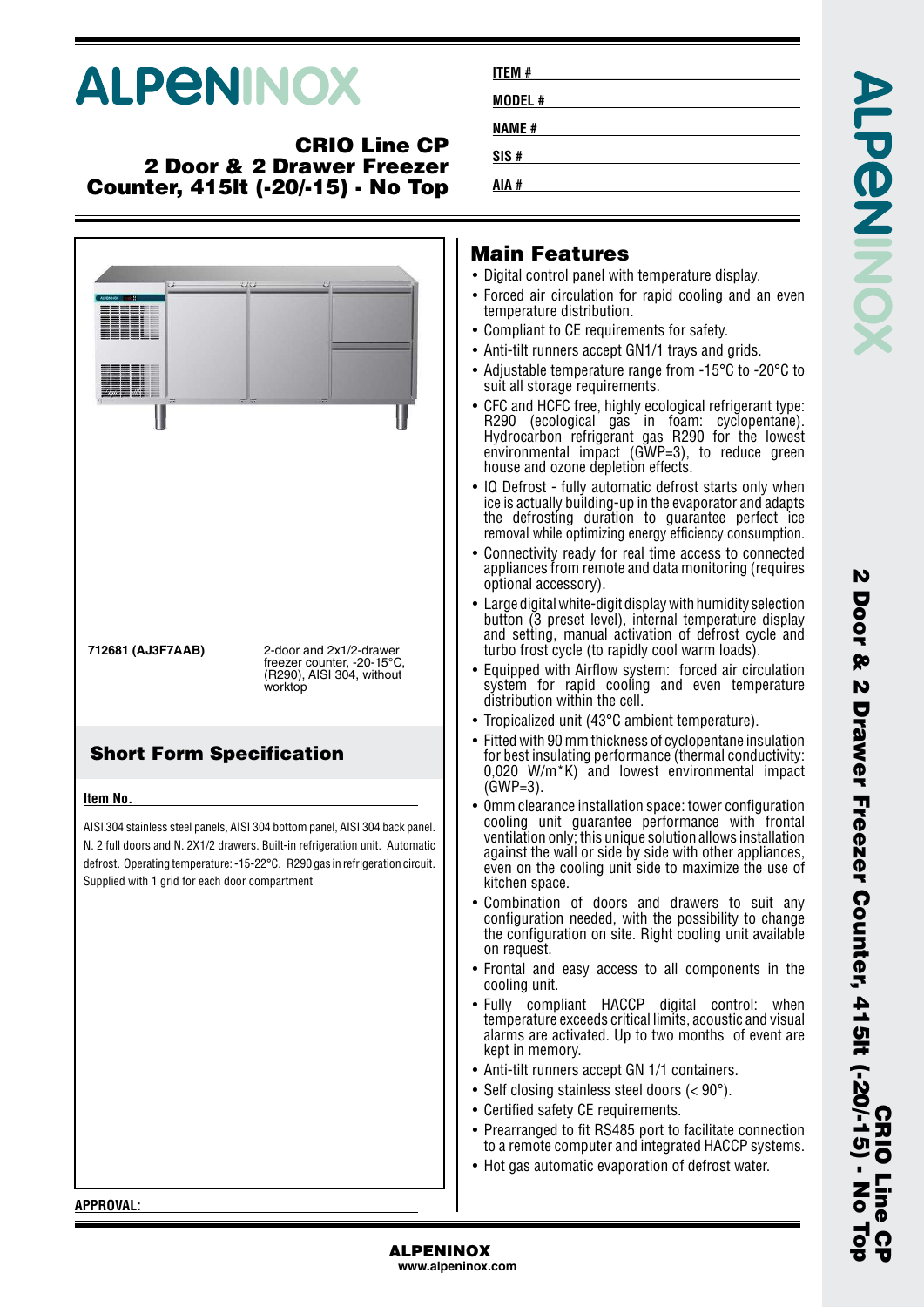## **ALPENINOX**

## **Construction**

- Access to all components from the front.
- Constructed in Stainless steel with Scotch Brite finish to meet the highest hygiene standards.
- Developed and produced in ISO 9001 and ISO 14001 certified factory.
- Mounted on Stainless steel adjustable legs to give 150 mm clearance for ease of cleaning.
- Rounded internal corners for ease of cleaning.
- 304 AISI stainless steel internal and external doors, front and side panels. Evaporator in aluminium.
- Pre-arranged for drain-pipe.
- 50 mm insulation thickness for energy saving.
- Built-in refrigeration unit.
- Extractable cooling unit to facilitate maintenance.
- Removable triple-chamber balloon magnetic gasket to improve insulation and reduce energy consumption and ease of cleaning.
- IP21 protection index.
- Internal dimension of the drawers: -models with 2 1/2 drawers: 1st drawer (top drawer) 196x302x521 / 2nd drawer 198x302x521 (HxWxD)
	- -models with 3 1/3 drawers: 1st and 2nd drawers (top and central drawer) 99x302x521 / 3rd drawers 103x302x521 (HxWxD)
	- -models with 1/3+2/3 drawers: 1st drawer (top drawer) 99x302x521 / 2nd drawer 295x302x521 (HxWxD)
- Fault code display.
- Interior base with rounded corners, pressed from a single sheet.
- Internal and external doors, front and side panels and removable worktop in AISI 304 Stainless steel.
- Mounted on stainless steel feet to give 150 mm (-5/+50 mm) clearance for ease of cleaning the floor.
- Ease of cleaning and high hygiene standards thanks to the rounded internal corners, the easily removable runners, grids and air conveyors.
- Internal structure with 15 charging positions (3 cm pitch) available to host GN 1/1 grids, ensuring higher net capacity and a greater storage space.

## **Included Accessories**

• 2 of Kit 1/1GN gray rilsan grid and 2 side runners for refrigerated counters PNC 881109

#### **Optional Accessories**

| • Kit integrated HACCP for digital<br>refrigerators (IR33)                                                                        | PNC 880252        |  |
|-----------------------------------------------------------------------------------------------------------------------------------|-------------------|--|
| • Worktop for refrigerated Crio Line HP and<br>freezer Crio Line HP, CP and SB counters<br>refrigerated counters - 3 compartments | <b>PNC 881085</b> |  |
| • Worktop and upstand for refrigerated Crio<br>Line HP and freezer HP, CP and SB<br>counters - 3 compartments                     | <b>PNC 881088</b> |  |
| • 1/1GN gray rilsan grid for refrigerated<br>counters                                                                             | <b>PNC 881107</b> |  |
| • 2 side runners for 1/1GN refrigerated<br>counters                                                                               | <b>PNC 881108</b> |  |
|                                                                                                                                   |                   |  |

 $\epsilon$ 

## **CRIO Line CP 2 Door & 2 Drawer Freezer Counter, 415lt (-20/-15) - No Top**

- Kit 1/1GN gray rilsan grid and 2 side runners for refrigerated counters PNC 881109 ❑ • 1/1GN plastic container, h65mm PNC 881110 ❑ • 1/1GN plastic container, h100mm PNC 881111 ❑ • 1/1GN plastic container, h150mm PNC 881112 ❑ • 2-drawer kit refrigerated counters PNC 881179 ❑ • Kit 4 wheels, h100mm (2 with brakes) for refrigerated counters PNC 881191 ❑ • Kit 4 wheels, h150mm (2 with brakes) for 2&3 PNC 881193 ❑ compartment refrigerated counters
- Lock for refrigerator/freezer counters with 3 compartments - h650mm PNC 881246 <del>□</del>

The company reserves the right to make modifications to the products without prior notice. All information correct at time of printing.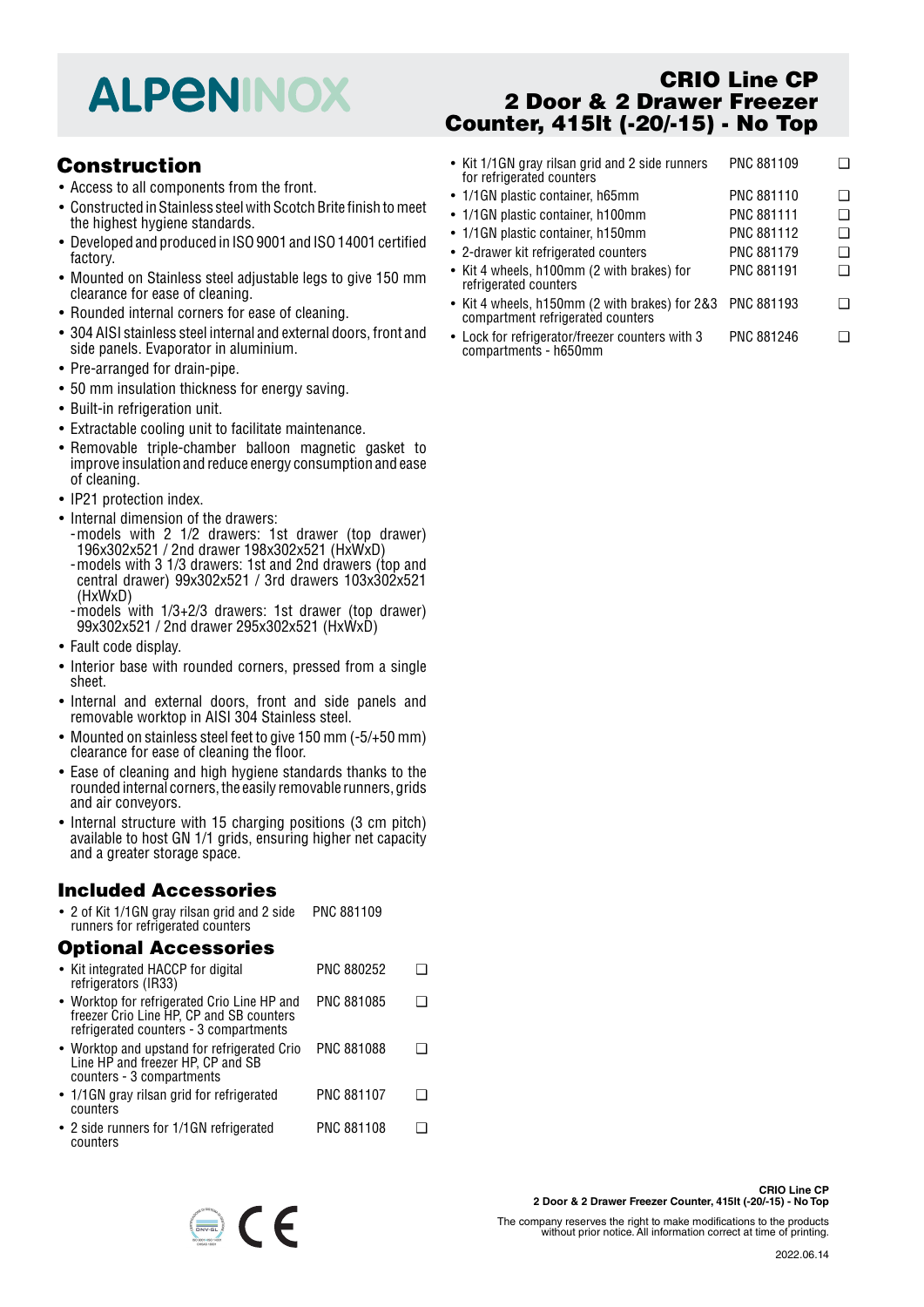## **ALPENINOX**



**Side**



#### **EI** <sup>=</sup> Electrical inlet (power)



## **CRIO Line CP 2 Door & 2 Drawer Freezer Counter, 415lt (-20/-15) - No Top**

## **Electric**

| Supply voltage:<br>712681 (AJ3F7AAB)<br><b>Electrical power max.:</b> | 220-240 V/1 ph/50 Hz<br>$0.49$ kW |
|-----------------------------------------------------------------------|-----------------------------------|
| <b>Key Information:</b>                                               |                                   |
| Gross capacity:<br><b>Net Volume:</b><br>N° of doors:                 | 215 lt                            |
| Door hinges:                                                          | 1 Left+1 Right                    |
| <b>External dimensions, Width:</b>                                    | 1795 mm                           |
| <b>External dimensions, Depth:</b>                                    | 700 mm                            |
| <b>External dimensions, Depth with</b><br><b>Doors Open:</b>          | 1110 mm                           |
| <b>External dimensions, Height:</b>                                   | 800 mm                            |

**Noise level:** 65.5 dBA **Depth with doors open:** 1110 mm

### **Refrigeration Data**

**N° of drawers:**

| <b>Control type:</b>                                      | Digital          |
|-----------------------------------------------------------|------------------|
| <b>Compressor power:</b>                                  |                  |
| <b>Refrigerant type:</b>                                  | R <sub>290</sub> |
| <b>GWP Index:</b>                                         | 3                |
| <b>Refrigeration power:</b>                               | 569 W            |
| <b>Refrigeration power at</b><br>evaporation temperature: | -30 °C           |
| <b>Refrigerant weight:</b>                                | 140 a            |
| Operating temperature min.:                               | -15 °C           |
| Operating temperature max.:                               | -22 °C           |
| <b>Operating mode:</b>                                    | Ventilated       |
| Defrost type:                                             |                  |
| $N^{\circ}$ defrost in 24 hrs:                            |                  |

#### **Product Information (EU Regulation 2015/1094)**

| <b>Energy Class:</b>                    | I)                      |
|-----------------------------------------|-------------------------|
| Yearly and daily energy<br>consumption: | 2500kWh/year - 7kWh/24h |
| <b>Climate class:</b>                   | Normal duty (cl.4)      |
| <b>Energy Efficiency Index (EEI):</b>   | 68.76                   |

**CRIO Line CP 2 Door & 2 Drawer Freezer Counter, 415lt (-20/-15) - No Top**

The company reserves the right to make modifications to the products without prior notice. All information correct at time of printing.